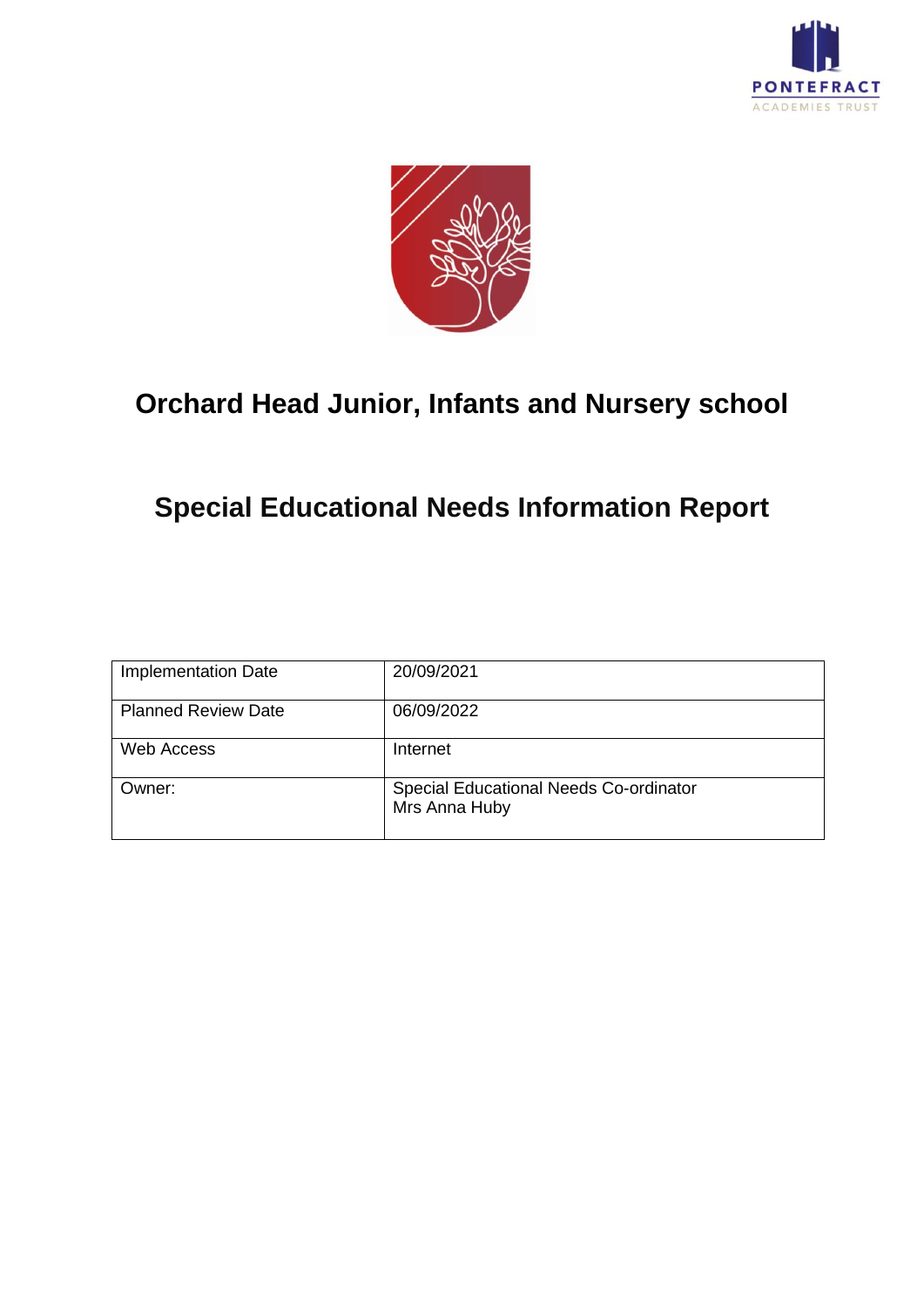

The Special Educational Needs and Disability Regulations 2014 require the school to publish certain information regarding our provision for pupils with SEN. We hope parents of current and prospective pupils find the following information helpful and we encourage all interested parties to contact the school for more information.

### **We provide for the following kinds of special educational needs (SEN):**

Our school works together to meet the needs of all staff supporting children with SEND through regular training opportunities and keeping up to date with relevant practices. We provide support and interventions for a range of SEN needs. These include;

- Reading and phonics support
- Handwriting
- Fine / Gross motor skills
- Social skills
- Emotional support
- Pastoral support
- Educational Welfare Officer
- Literacy Learning support
- Speech and Language therapy
- SPLD (Specific Learning Difficulty)
- Choices

We aim to provide for children under all 4 areas of need; Cognition and Learning; Communication and interaction; Sensory, Emotional and Mental Health and Sensory and Physical, as identified by the Code of Practice. Please see appendix 1 for how these needs are met.

### **We identify and assess pupils with SEN using the following methods:**

The attainment, progress and wellbeing of all the children are reviewed every half term. The decision to proceed with extra support for children is based on a variety of factors;

- Liaison with the SENDCo, class teachers and SLT
- Observations by class teachers and other members of staff including ELSA and learning mentor
- Assessments
- Pupil progress tracking
- Conversations with staff
- Parental concerns
- Identification through external agencies (Social services, Health care, OT)

Pupils may be placed on the Code of Practice Inclusion Register at different stages dependent on their need. Pupils can move through or be removed from the register at any time based on their progress. The emphasis is on outcomes for students and the focus is on what is being offered from the school's own resources to respond to an identified need and to close the learning gap. The class teacher will oversee, plan and work with children with SEND within their class to ensure progress is made within every area. The SENDCo works closely with class teachers and the SLT to oversee the support and progress of every child. Learning Support Assistants may also work with your child in class, as part of a group, or individually where appropriate and directed.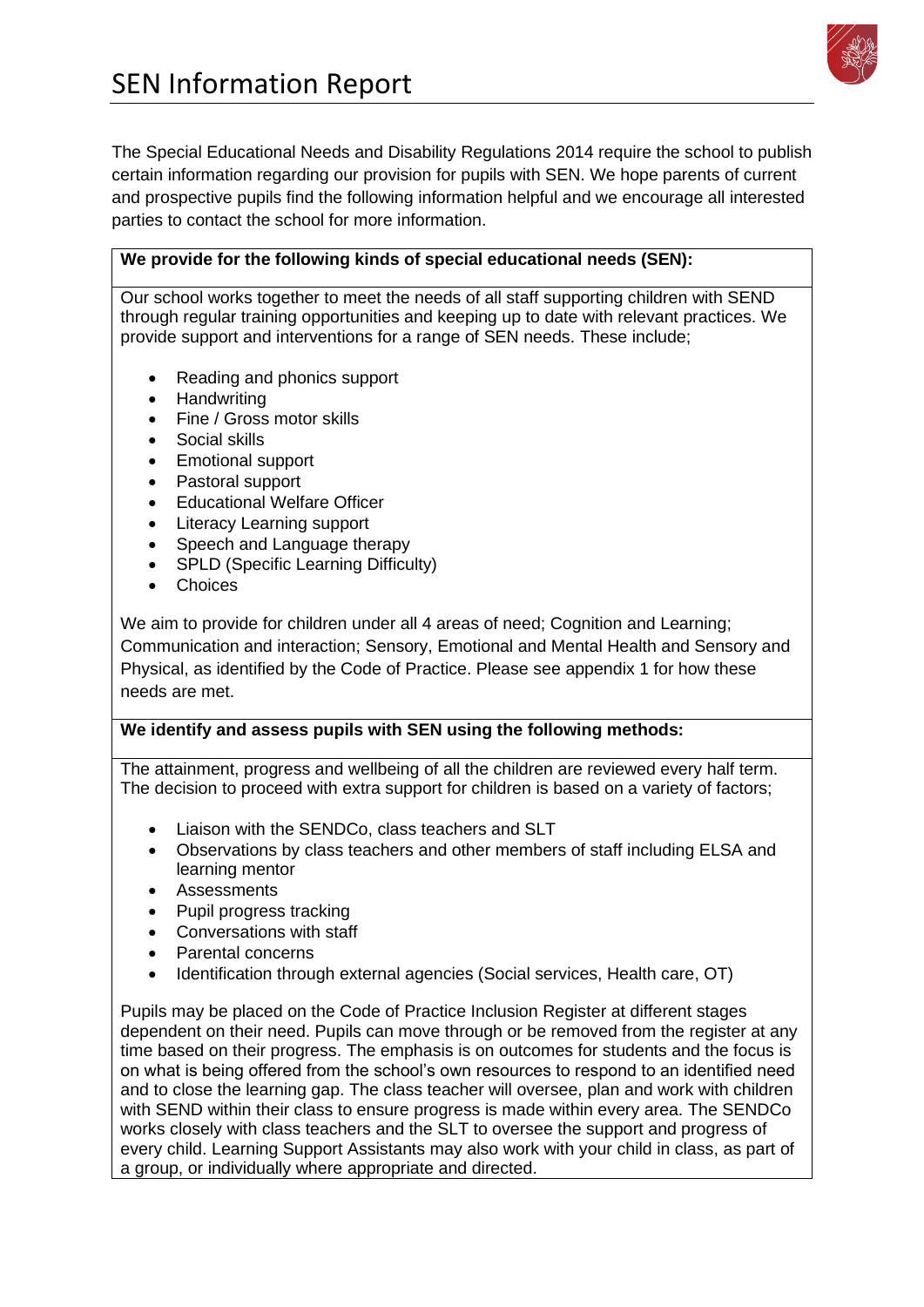

With your consultation and involvement your child will be given a Pen Portrait This is our way of setting and reviewing targets to help your child progress. If targets are continually not met, we may invite you in to discuss starting a 'My Support Plan'. It maybe decided that external support and guidance is required from outside agencies. These will be consulted through the 'My Support Plan' with your involvement. In instances where little impact is made, despite all possible interventions and support, it may be required to proceed to an EHC (Education, Health and Care) plan. The progress of children with an EHCP is formally reviewed annually.

**We evaluate the effectiveness of our SEN provision in the following ways:**

Schools are required to identify school support as waves of provision – part of a graduated approach to meeting additional needs. Provision Mapping shows how the whole school plans and supports this graduated approach. This SEN support takes the form of a fourpart cycle (assess, plan, do, review). Through this cycle, actions are reviewed and refined as understanding of a student's needs and the support required to help them secure good outcomes increases. This is known as the graduated approach.

Inclusive Quality First Teaching underpins all learning at Wave 1 which is for all students including those with Special Educational Needs. Wave 2 Provision is 'additional to' and usually forms part of small group work interventions for 'some' students. Wave 3 Provision is 'different from' where interventions are on an individual basis. Intervention provision is tracked through entry and exit data each term and regular pupil progress meetings take place between the SENDCo, class teachers and the members of staff involved in running the provision.

**Our arrangements for assessing and reviewing the progress of pupils with SEN are as follows:**

Pupil progress meetings take place each term involving the Headteacher, Assistant Headteachers and class teachers. The entry and exit data of all pupils are monitored through interventions and data is tracked termly.

For children on My Support Plans and Education Health and Care Plans, targets are reviewed throughout the year using Progress Reports and outcomes are reviewed through formal meetings annually.

### **Our approach to teaching pupils with SEN includes:**

The class teacher will oversee, plan and work with children with SEND within their class to ensure progress is made within every area. This is referred to as Quality First Teaching (QFT) The SENDCo works closely with class teachers and the SLT to oversee the support and progress of every child. Learning Support Assistants will also work with your child in class, as part of a group, or individually where appropriate. We aim to provide a fully inclusive environment, however where necessary children will work outside of class on a 1:1 basis or as part of a small focus group to address specific targets and outcomes.

We work closely with outside agencies and implement any strategies given to us to aid the progress of your child.

Please see appendix 1 for how these approaches to teaching may differ to meet each individual need.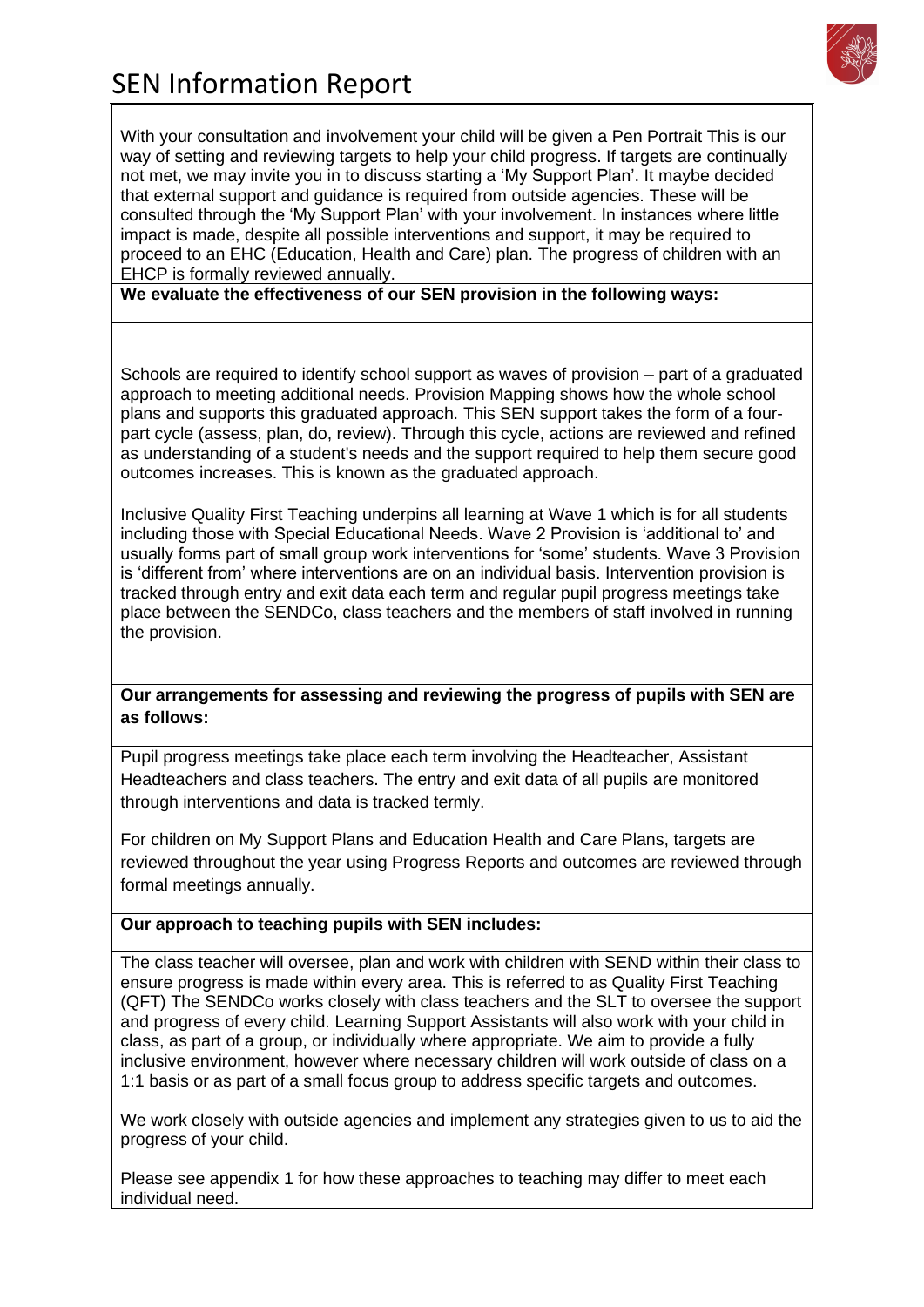

### **We adapt the curriculum for pupils with SEN in the following ways:**

We aim to provide a fully inclusive environment at Orchard Head Junior Infant and Nursery School. To provide for sensory and physical needs we have the following in place;

- The school building and outside classrooms are wheelchair accessible.
- The main school building has appropriate disabled changing and toilet facilities.
- There is a ramp to the reception and outside classroom doors.
- The school has an accessibility policy.

Appendix 1 outlines how quality first teaching is adapted within school to cater for all areas of need.

### **We enable pupils with SEN to engage in the activities of the school, together with children who do not have SEN, in the following ways:**

As part of our inclusive ethos we ensure children are able to take part in all school activities both inside and outside of school grounds. Risk assessments are put in place where needed, to ensure pupils are safe in sporting activities and on school trips. We work closely with outside agencies and other provisions to ensure we are able to transport children with SEN, and provide appropriate sporting equipment. The school is fully wheelchair accessible.

#### **The following emotional, mental and social support is available for pupils with SEN:**

We have a specialist staff member trained in Emotional Literacy and run a successful ELSA intervention which caters for both individual 1:1 sessions and group work.

We work closely with the Educational Psychology service in order to provide the correct support.

We work closely with Learning Support teams and with Speech and Language specialists to provide interventions and support to children identified.

#### **The name of our SEN Co-ordinator (SENDCo) is**: Mrs Anna Huby

#### **Listed below are the names of staff members possessing expertise related to SEN:**

| Name: Mrs Joanna Carr                      | Name: Mrs Dawn Higginson             |
|--------------------------------------------|--------------------------------------|
|                                            |                                      |
|                                            |                                      |
| Job role: Assistant Head                   | Job role: Learning Mentor            |
|                                            |                                      |
|                                            |                                      |
| Expertise: Safeguarding, Inclusion Leader. | Expertise: ELSA (emotional literacy) |
|                                            |                                      |
|                                            |                                      |

In addition, we use the services of the following specialists:

We work closely in partnership with a variety of external agencies. These include;

- WISENDSS (Wakefield Inclusion Special Educational Needs and Disabilities Support Service)
- Educational Psychologist (EP)
- The school nurse
- Occupational Therapy (OT)
- Children's Therapy Services (Physio)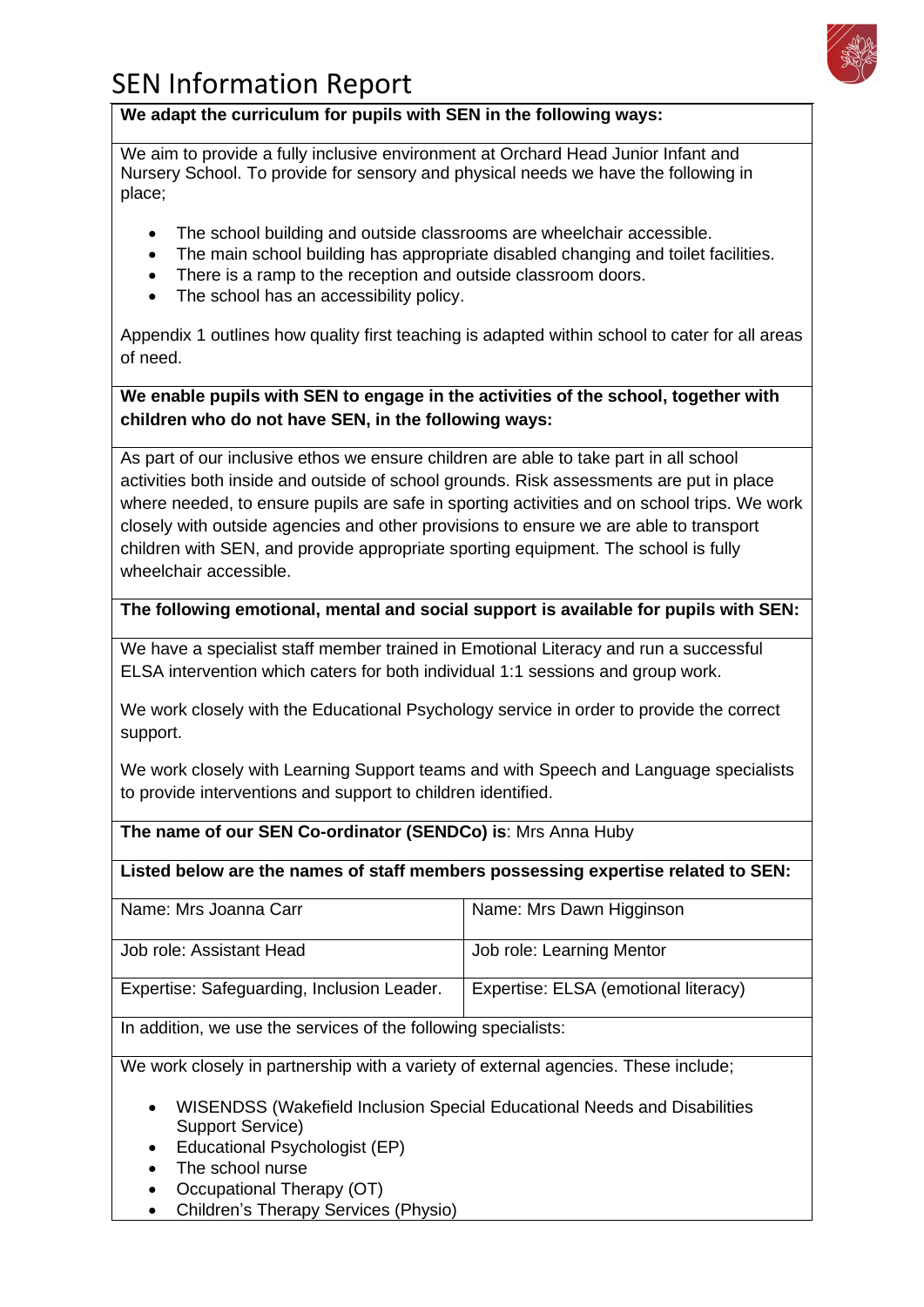- Children and Adult Mental Health (CAMHS)
- SENART
- Early Help Hub

Parents are consulted before a child is referred to an outside service.

#### **We currently possess the following equipment and facilities to assist our pupils with SEN:**

Wheelchair accessibility is available throughout school and disabled toilet facilities are accessible from each building. We currently provide specialist seating and physiotherapy equipment in consultation with the Children's Therapy services.

### **Our arrangements for ensuring the involvement of parents of children with SEN are as follows:**

Parents are invited to meet with class teachers termly through parent consultation evenings and are consulted at the point that children are placed on the inclusion register. Pen Portraits are written in consultation with parents and are reviewed termly in agreement with teachers, parents and children.

We hold an open-door policy and parents are invited to make appointments with class teachers or the SENDCo as often as they feel necessary.

We also hold a SEN coffee morning for parent to come and meet with the SENDCo and Head of Inclusion. We also invite professionals to come to this meeting to answer questions and discuss difficulties their children have.

**Our arrangements regarding complaints from parents of pupils with SEN are as follows:**

Parents are invited to make appointments with class teachers and the SENDCo as often as they feel necessary.

If they decide to take this further, parents are advised to follow the Complaints Procedure and speak with the Headteacher and the SPRB.

#### **We work with the following bodies to ensure the best possible provision for our pupils with SEN:**

We work closely in partnership with a variety of external agencies. The amount of provision provided depends on the needs of individual children, but can include the following;

- WISENDSS (Wakefield Inclusion Special Educational Needs and Disabilities Support Service)
- Planning meetings are held termly alongside the Education Psychology service. Observations of children can be completed, assessments and training for staff. The Learning Support Service has now moved across to be part of the WISENDSS team, helping us to align our central advisory services to schools. Across this term we will have a blended model of working as we develop a more targeted offer of support for SEND and also pilot targeted intervention work as part of the 'Strengthening Inclusion' work. Staff will continue to offer advice and consultation, including some individual case work, this will be reviewed and revised as we develop a more targeted offer.

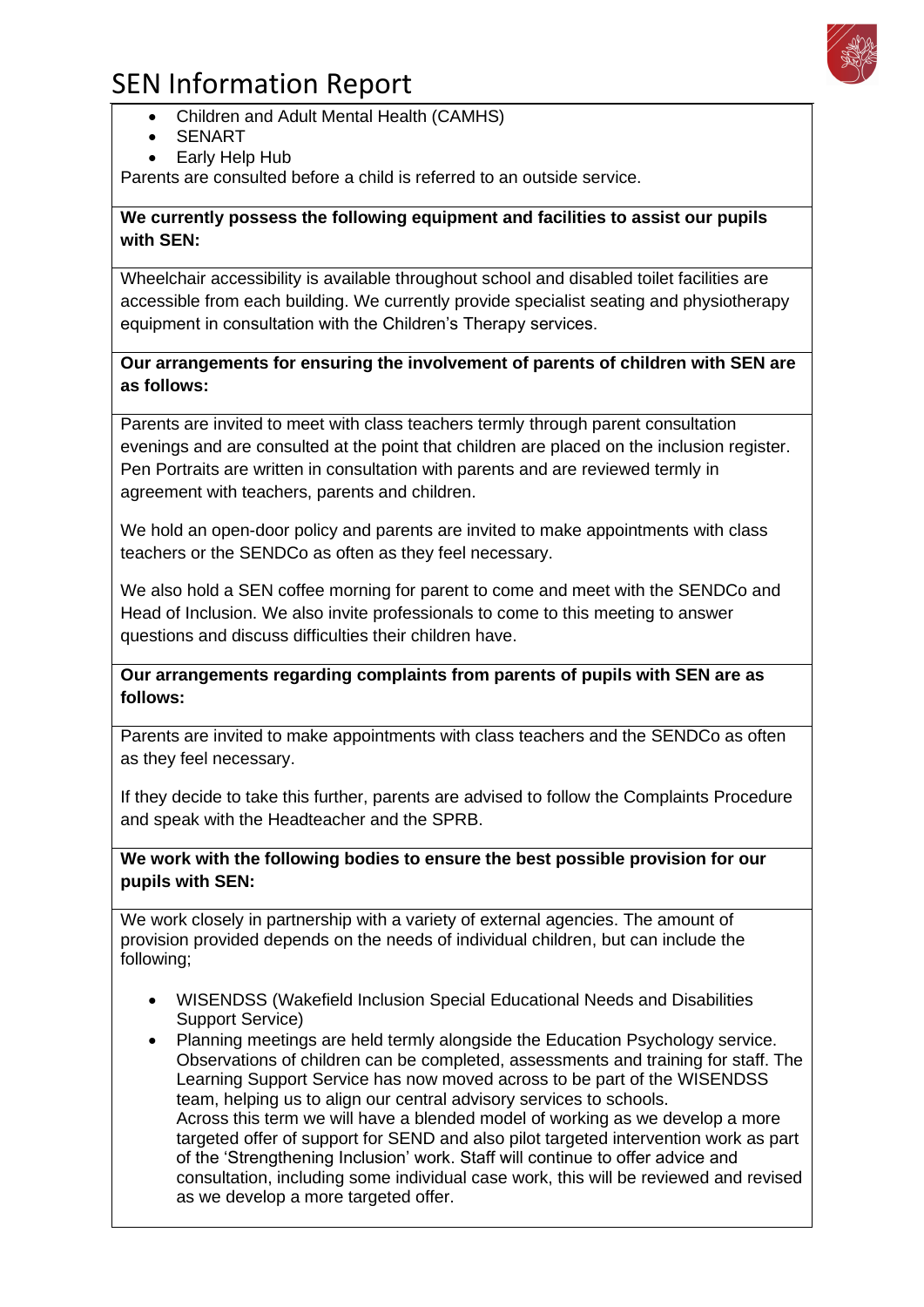

| Educational Psychologist (EP)<br>$\bullet$<br>Planning meetings are held termly alongside LSS. The service will provide<br>observations, assessments, reports and training.                                                                                                                                                                                                                                                                                                                                                                                                                                             |
|-------------------------------------------------------------------------------------------------------------------------------------------------------------------------------------------------------------------------------------------------------------------------------------------------------------------------------------------------------------------------------------------------------------------------------------------------------------------------------------------------------------------------------------------------------------------------------------------------------------------------|
| Speech and Language Support (SLT)<br>The speech and language therapy service will work with individual children within<br>school and provide programmes of work to be completed throughout the year.                                                                                                                                                                                                                                                                                                                                                                                                                    |
| Visual/ Hearing impairment support (SENSS)<br>Advisory teachers will attend meetings, write reports, observe children in class and<br>provide advice and training for staff to ensure needs are met.                                                                                                                                                                                                                                                                                                                                                                                                                    |
| The school nurse<br>$\bullet$<br>The school nurse is available to consult regarding any medical needs. They will<br>write health care plans in consultation with school and advise on toileting protocols<br>and risk assessments.                                                                                                                                                                                                                                                                                                                                                                                      |
| Children and Adult Mental Health (CAMHS)<br>An advisory teacher attends annual planning meetings with the SENDCo to<br>provide training and advice to staff, work with groups of children or consult in<br>referrals to CAMHS.                                                                                                                                                                                                                                                                                                                                                                                          |
| Children's Therapy Service (OT and Physio)<br>School works closely with the hospital service to ensure staff are trained to deliver<br>OT and Physio programmes provided.                                                                                                                                                                                                                                                                                                                                                                                                                                               |
| Parents of children with SEN may find the following support services helpful, in<br>addition to the school's offerings:                                                                                                                                                                                                                                                                                                                                                                                                                                                                                                 |
| Wakefield Early Support, Advice, Information and Liaison Service (WESAIL) -<br>$\bullet$                                                                                                                                                                                                                                                                                                                                                                                                                                                                                                                                |
| Provide advice and support to parents. Contact number - 01924 379015                                                                                                                                                                                                                                                                                                                                                                                                                                                                                                                                                    |
| Castleford Early Help Hub - offer a range of services for families and will intervene<br>to help those who need support, at the earliest opportunity. Contact number -<br>01977 722223                                                                                                                                                                                                                                                                                                                                                                                                                                  |
| Our admission and transitional arrangements for pupils with SEN include:                                                                                                                                                                                                                                                                                                                                                                                                                                                                                                                                                |
| We understand the preparation that needs to go into every new transition; moving up a<br>year group, changing Key Stage or moving schools. With new arrivals we liaise with a<br>previous school in order to prepare the support needed and home visits are available for<br>new starters. Extra transition days are organised for class to class movement each year<br>where a booklet is produced with the children to ensure they understand their transition<br>and can discuss this at home.<br>Year 6 transition is discussed between class teachers and SENDCo's and children attend<br>various transition days. |
| We liaise closely with SENART (Wakefield's Special Educational Needs Assessment and<br>Review Team), to read and consult over new Education, Health and Care Plan<br>admissions. If we are able to meet your child's needs, we will outline what we are able to<br>provide to support all areas of need including medical needs.                                                                                                                                                                                                                                                                                        |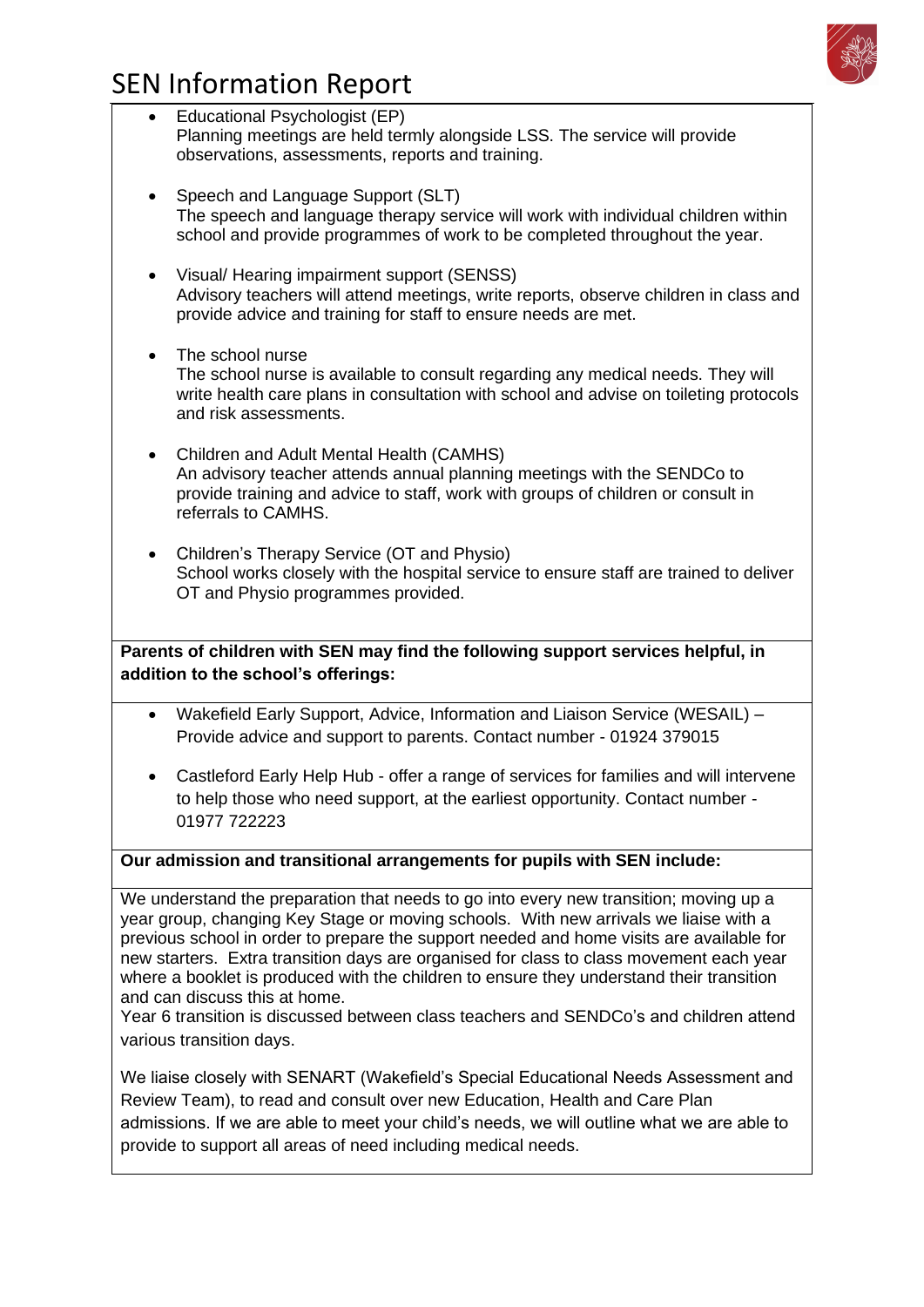

We work closely with the SENSS Wakefield team who provide further transition support if needed.

**Wakefield's local offer, explaining what is available on a local authority basis, can be found using the following link:<http://wakefield.mylocaloffer.org/primary-years>**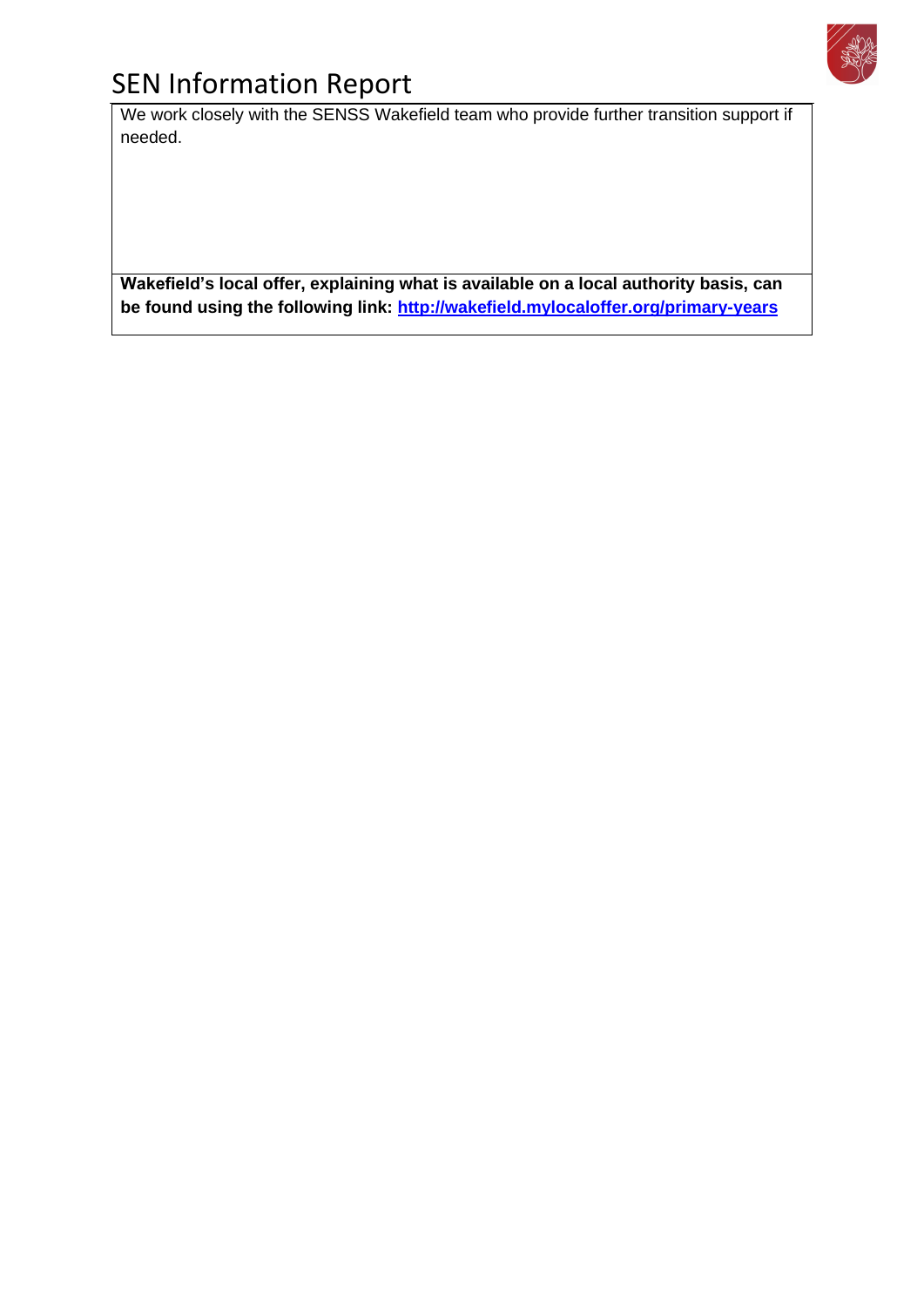

### **Appendix 1**

| <b>Area of Need</b>                     | <b>Wave 1</b>                                                                                                                                                                                                                                                                                                                                                                                                                                                                                                                                                                                                                                                                                                                                                                                                                                                     | <b>Wave 2</b>                                                                                                                                                                                                                                                                                                                                                                                                                                                                                                                             | <b>Wave 3</b>                                                                                                                                                                                                                                                                                                                                                          |
|-----------------------------------------|-------------------------------------------------------------------------------------------------------------------------------------------------------------------------------------------------------------------------------------------------------------------------------------------------------------------------------------------------------------------------------------------------------------------------------------------------------------------------------------------------------------------------------------------------------------------------------------------------------------------------------------------------------------------------------------------------------------------------------------------------------------------------------------------------------------------------------------------------------------------|-------------------------------------------------------------------------------------------------------------------------------------------------------------------------------------------------------------------------------------------------------------------------------------------------------------------------------------------------------------------------------------------------------------------------------------------------------------------------------------------------------------------------------------------|------------------------------------------------------------------------------------------------------------------------------------------------------------------------------------------------------------------------------------------------------------------------------------------------------------------------------------------------------------------------|
| <b>Cognition and</b><br><b>Learning</b> | <b>Inclusive Quality</b><br>$\bullet$<br><b>First Teaching</b><br><b>Differentiated</b><br>$\bullet$<br>curriculum planning,<br>multi-sensory<br>activities, delivery<br>and outcome<br>In-class TA support<br>$\bullet$<br>In-class targeted<br>$\bullet$<br>teacher support<br>Increased visual<br>$\bullet$<br>aids / modelling etc<br><b>Visual timetables</b><br>$\bullet$<br>Use of writing<br>$\bullet$<br>frames<br>Access to ICT to<br>support learning and<br>presentation<br>Literacy/Vocabulary<br>$\bullet$<br>Mats across the<br>curriculum<br>Whole<br>$\bullet$<br>School/Faculty/Staff<br><b>INSET</b><br>Spiritual, Moral,<br>$\bullet$<br>Social,<br><b>Cultural Focus in</b><br>lessons<br><b>Parent Evenings</b><br>$\bullet$<br>Extra-curricular<br>$\bullet$<br>clubs<br>Whole school<br>reading<br><b>Transition Process</b><br>$\bullet$ | Multi-sensory<br>$\bullet$<br>tasks<br>consistently<br>modified to take<br>account of<br>literacy or<br>recording<br>difficulties by<br>Class Teacher,<br>Small Group<br>Work, HLTA,<br><b>ELSA</b> trained<br><b>TAs</b><br>Focussed<br>$\bullet$<br>strategies for<br>groups/classes<br>Catch up<br>$\bullet$<br>programmes-<br>Literacy and<br>numeracy<br>Precision<br>$\bullet$<br>teaching<br>In class group<br>$\bullet$<br>support from TA<br>Learning<br>$\bullet$<br>mentors<br>ICT support for<br>$\bullet$<br>keyboard skills | Small group or 1:1<br>$\bullet$<br>literacy/ numeracy<br>support<br>Exam Access<br>$\bullet$<br>Arrangements<br><b>External Agency</b><br>$\bullet$<br>Support-<br>Educational<br>Psychologist,<br>Specialist<br><b>Teaching Services</b>                                                                                                                              |
| Communication<br>and Interaction        | <b>Inclusive Quality</b><br>$\bullet$<br><b>First Teaching</b><br>Visual Support -<br>$\bullet$<br>check lists,<br>literacy/vocabulary<br>mats/books, aide<br>memoirs, small<br>white boards<br>Use of symbols<br>$\bullet$<br>Structured school<br>$\bullet$<br>and classroom<br>routines<br><b>Visual timetables</b><br>$\bullet$<br>Differentiated<br>$\bullet$<br>curriculum delivery<br><b>Differentiated</b><br>$\bullet$<br>outputs<br>Certificates home<br>$\bullet$                                                                                                                                                                                                                                                                                                                                                                                      | In class support<br>$\bullet$<br>with focus on<br>supporting<br>speech and<br>language<br>Effective use of<br>$\bullet$<br>collaborative<br>group work<br>Groups chosen<br>$\bullet$<br>sensitively to<br>take account of<br>and include<br>mixed abilities<br>and strengths of<br>personality.<br>Social<br>$\bullet$<br>Communication<br>Programme                                                                                                                                                                                      | Individual work on:<br>$\bullet$<br>Narrative,<br>Vocabulary<br>Enhancement,<br>Social Skills,<br>Emotional Literacy,<br>Anger<br>Management, Self-<br>Awareness,<br>Memory, Literacy,<br>Mathematics and<br>Life-skills<br>Social<br>$\bullet$<br>Communication<br>Programme<br>Multi-sensory<br>$\bullet$<br>activities to take<br>account of Speech<br>and Language |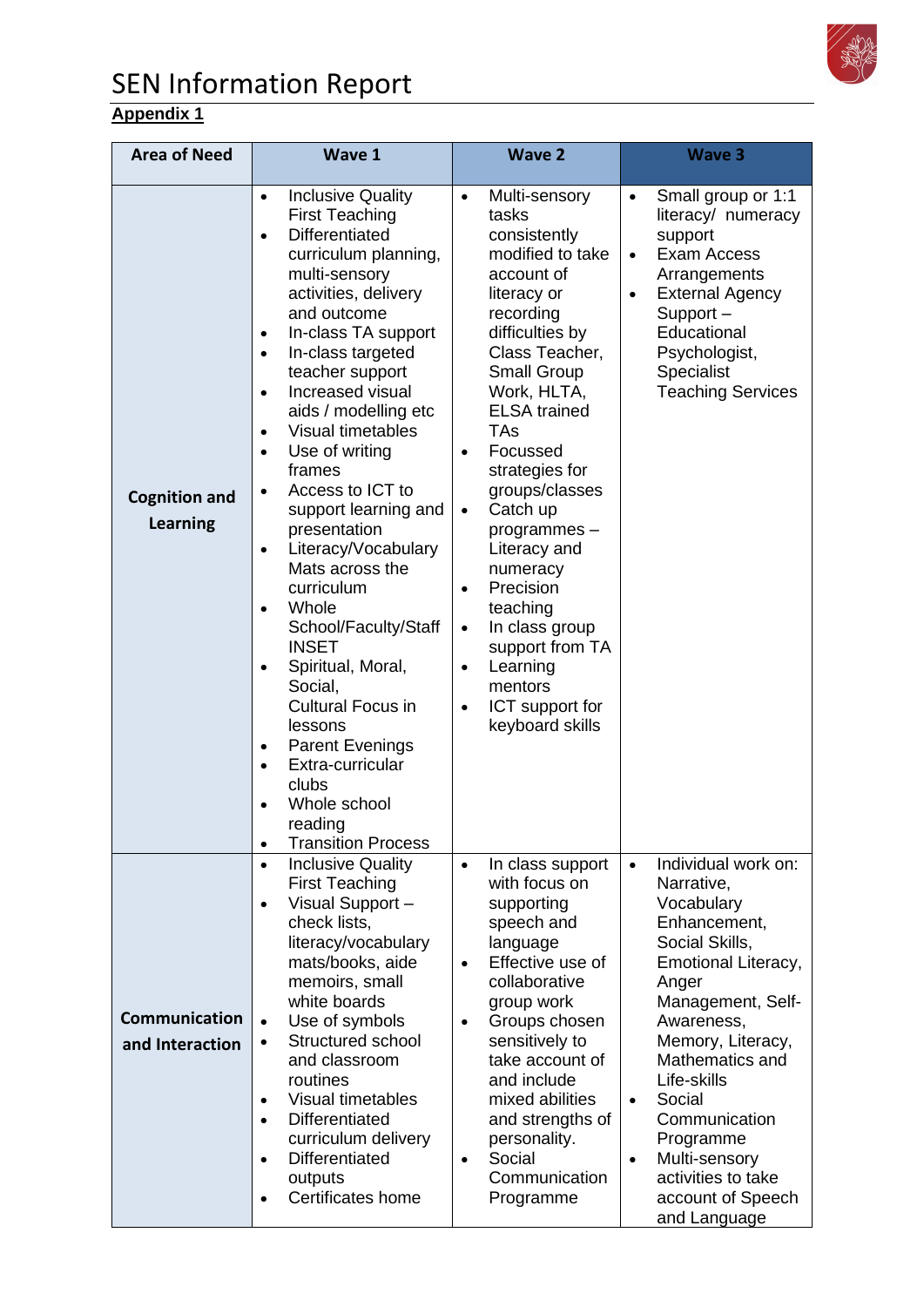

|                                                         | Assemblies<br>reinforcing school<br>ethos<br><b>School Council</b><br>$\bullet$<br>After school clubs -<br>$\bullet$<br>sporting, academic,<br>creative and social<br>Staff modelling and<br>$\bullet$<br>reinforcing<br>appropriate<br>behaviour<br>Social Stories/comic<br>$\bullet$<br>strips<br>Whole school<br>$\bullet$<br><b>INSET</b> with regular<br>reinforcement for all<br>staff<br>Awareness by all<br>staff of particular<br>needs<br>Inclusive<br>$\bullet$<br>Development<br>Programme for Staff<br><b>INSET/Training for</b><br>staff<br><b>Provide Teacher</b><br><b>Toolkits and monitor</b><br>their use and impact<br><b>Transition Process</b><br>$\bullet$<br>Liaise with CYP and<br>$\bullet$<br>Parents | Multi-sensory<br>$\bullet$<br>activities to take<br>account of<br>Speech and<br>Language /ASD<br>associated<br>difficulties<br>Circle Time/<br>$\bullet$<br>SEAL,<br>Speaking and<br>Listening<br>Checking out<br>$\bullet$<br>understanding<br>of text by<br>encouraging<br>pupil re-tell/re-<br>phrase<br>story/text<br>Pupil's with<br>٠<br>sensory<br>perceptual<br>differences<br>seated in the<br>best available<br>defined area,<br>i.e. Away from<br>distractions, at<br>the front of the<br>class, away<br>from visual<br>displays and<br>windows.<br>Social skills<br>$\bullet$<br>groups<br><b>ELSA</b> | /ASD associated<br>difficulties<br>Direct teaching to<br>$\bullet$<br>develop verbal and<br>non-verbal<br>communications<br>Use of visual cues<br>$\bullet$<br>to support meaning<br>- social stories and<br>comic strips<br>Speech and<br>$\bullet$<br>Language support<br>/ advice<br>Visual timetables<br>$\bullet$<br>Use of ICT to<br>$\bullet$<br>record and support<br>within the learning<br>Advice from<br>$\bullet$<br>outside agencies<br>to develop<br>programmes,<br>strategies and<br>approaches in<br>collaboration with<br>the school<br>Referral to<br>$\bullet$<br>Speech, Language<br>and<br>Communication<br>Therapists,<br>Educational<br>Psychologist and<br>to CAMHS |
|---------------------------------------------------------|----------------------------------------------------------------------------------------------------------------------------------------------------------------------------------------------------------------------------------------------------------------------------------------------------------------------------------------------------------------------------------------------------------------------------------------------------------------------------------------------------------------------------------------------------------------------------------------------------------------------------------------------------------------------------------------------------------------------------------|--------------------------------------------------------------------------------------------------------------------------------------------------------------------------------------------------------------------------------------------------------------------------------------------------------------------------------------------------------------------------------------------------------------------------------------------------------------------------------------------------------------------------------------------------------------------------------------------------------------------|---------------------------------------------------------------------------------------------------------------------------------------------------------------------------------------------------------------------------------------------------------------------------------------------------------------------------------------------------------------------------------------------------------------------------------------------------------------------------------------------------------------------------------------------------------------------------------------------------------------------------------------------------------------------------------------------|
| Social,<br><b>Emotional and</b><br><b>Mental Health</b> | <b>Inclusive Quality</b><br>$\bullet$<br><b>First Teaching</b><br>Whole school and<br>$\bullet$<br>class reward<br>systems promoting<br>positive learning<br>behaviour, reward<br>points and<br>certificates<br>Whole school/Class<br>rules<br>Whole school policy<br>$\bullet$<br>for behaviour<br>management with<br>graduated response<br>linked to Waves of<br>provision<br>Break supervision to<br>$\bullet$<br>help manage<br>free/unstructured<br>time                                                                                                                                                                                                                                                                    | <b>Behaviour</b><br>$\bullet$<br>Policy<br>Temporary<br>$\bullet$<br>change of work<br>location.<br>Removal to<br>another<br>classroom or<br>isolation<br>Temporary use<br>$\bullet$<br>of time out.<br>Teaching anger<br>management<br>and calming<br>techniques<br>Appropriate<br>$\bullet$<br>curriculum to<br>match needs.<br>Suggested<br>Classroom<br>strategies.                                                                                                                                                                                                                                            | 1:1 support for<br>$\bullet$<br>social skills<br>Individual<br>$\bullet$<br>counselling<br>Individual reward<br>$\bullet$<br>system<br>Social skills<br>$\bullet$<br>training<br>Emotional<br>$\bullet$<br>Resilience<br>Anger<br>$\bullet$<br>management<br>Advice from EP /<br>$\bullet$<br>Specialist services<br>Personalised<br>$\bullet$<br><b>Timetables</b><br><b>OPP and Learner</b><br>$\bullet$<br>profiles<br><b>Parent Meetings</b><br>$\bullet$<br>Support from<br>$\bullet$<br><b>External agencies</b>                                                                                                                                                                      |